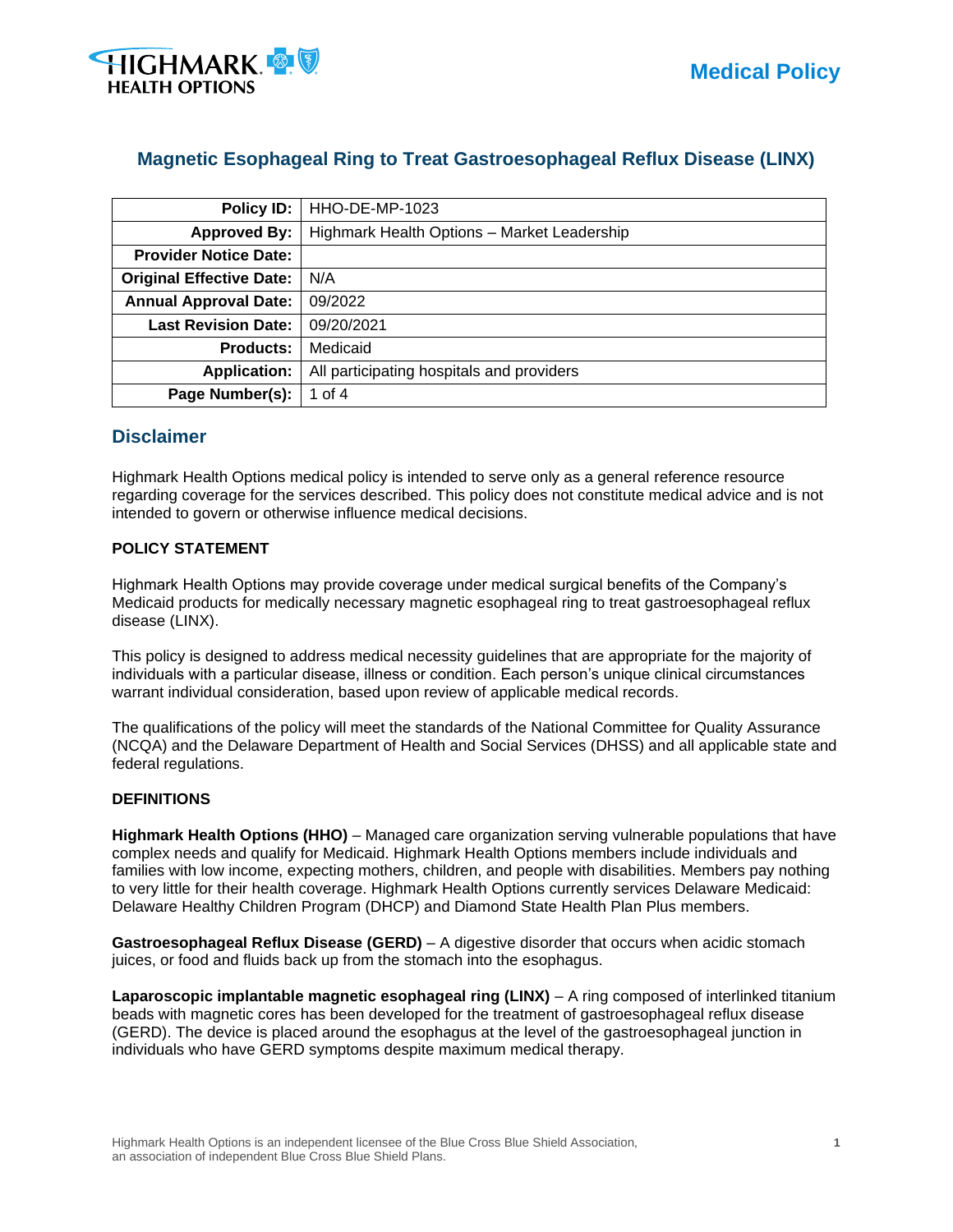

#### **PROCEDURES**

- 1. A laparoscopically implantable magnetic esophageal ring (LINX® Reflux Management System) may be considered medically necessary when ALL of the following conditions are met:
	- When used as an alternative treatment to surgical fundoplication; and
	- When the individual presents with gastroesophageal reflux disease (GERD) and is symptomatic two (2) or more times per week; and
	- Who have GERD symptoms despite medical therapy or are intolerant to medical therapy.
- 2. Use of the laparoscopically implantable magnetic esophageal ring (LINX® Reflux Management System) for any other indication is considered experimental/investigational and therefore, non-covered because the safety and/or effectiveness of this service cannot be established by the available published peer reviewed literature.
- 3. Post-payment Audit Statement

The medical record must include documentation that reflects the medical necessity criteria and is subject to audit by Highmark Health Options at any time pursuant to the terms of your provider agreement.

4. Place of Service

Experimental/investigational (E/I) services are not covered regardless of place of service.

The use of a magnetic esophageal ring to treat gastroesophageal reflux disease (LINX®) is typically an outpatient procedure which is only eligible for coverage as an inpatient procedure in special circumstances, including, but not limited to, the presence of a comorbid condition that would require monitoring in a more controlled environment such as the inpatient setting.

#### **CODING REQUIREMENTS**

| <b>CPT</b> code | <b>Description</b>                                                                                                                                                               |
|-----------------|----------------------------------------------------------------------------------------------------------------------------------------------------------------------------------|
| 43284           | Laparoscopy, surgical, esophageal sphincter augmentation procedure, placement<br>of sphincter augmentation device (i.e. magnetic band), including cruroplasty when<br>performed. |
| 43285           | Removal of esophageal sphincter augmentation device.                                                                                                                             |
| 43289           | Unlisted laparoscopy procedure, esophagus.                                                                                                                                       |

#### **Diagnosis codes**

| Code               | <b>Description</b>                                                  |
|--------------------|---------------------------------------------------------------------|
| K <sub>21.00</sub> | Gastroesophageal reflux disease with esophagitis, without bleeding. |
| K21.01             | Gastroesophageal reflux disease with esophagitis, with bleeding.    |
| K <sub>21.9</sub>  | Gastroesophageal reflux disease without esophagitis.                |

#### **REIMBURSEMENT**

Participating facilities will be reimbursed per their Highmark Health Options contract.

Highmark Health Options is an independent licensee of the Blue Cross Blue Shield Association, **2** an association of independent Blue Cross Blue Shield Plans.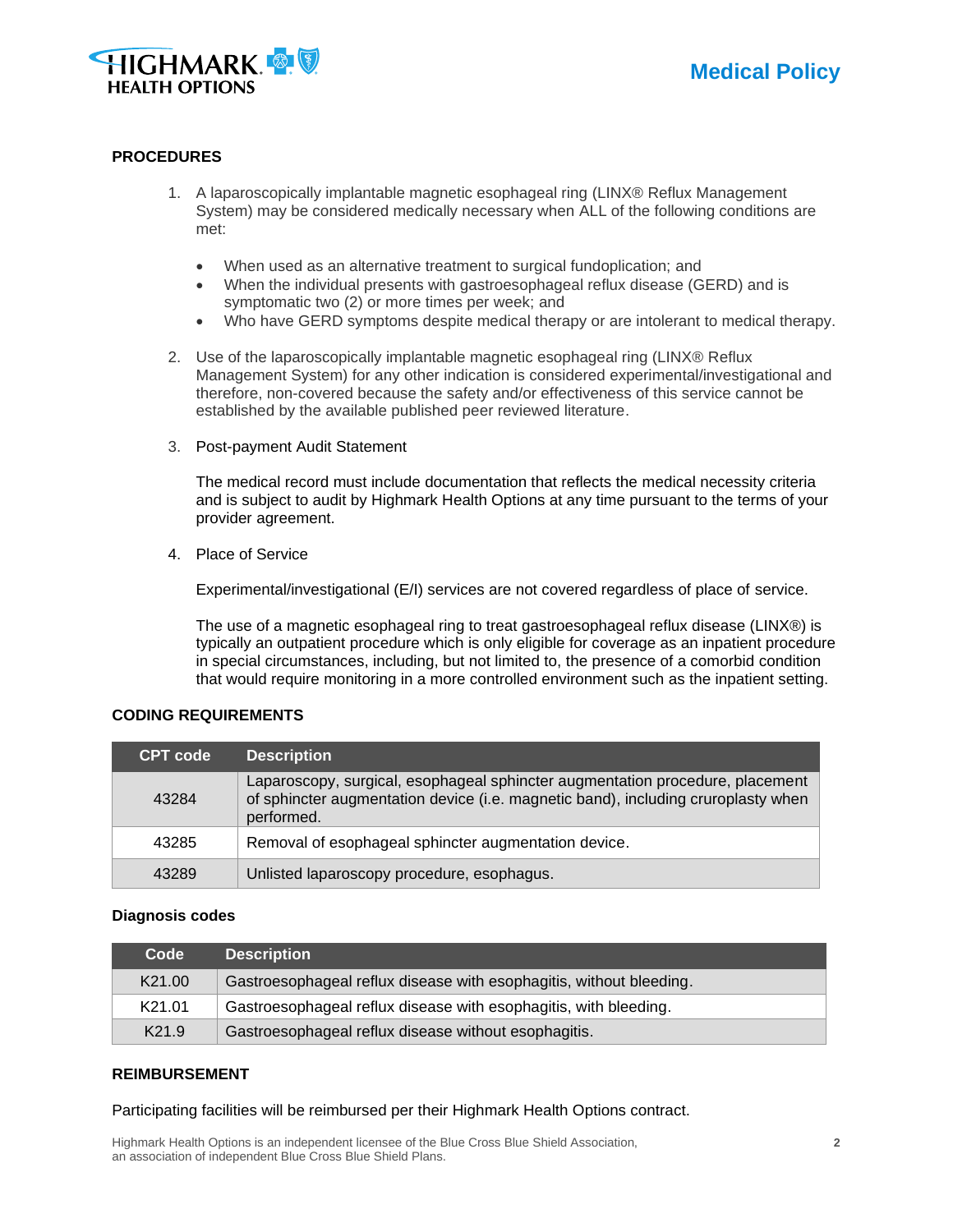

## **References**

American Academy of Allergy, Asthma, and Immunology. (2021). Gastroesophageal Reflux Disease. Retrieved from [https://www.aaaai.org/Conditions-Treatments/related-conditions/gastroesophageal-reflux](https://www.aaaai.org/Conditions-Treatments/related-conditions/gastroesophageal-reflux-disease)[disease.](https://www.aaaai.org/Conditions-Treatments/related-conditions/gastroesophageal-reflux-disease)

Sheu E, Nau P, Nath B, et al. A comparative trial of laparoscopic magnetic sphincter augmentation and Nissen fundoplication. Surg Endo. 2015;29:505–509.

Riegler M, Schoppman S, Bonavina L, et al. Magnetic sphincter augmentation and fundoplication for gastroesophageal reflux disease (GERD) in clinical practice: One-year results of a multicenter, prospective observational study. Surg Endo. 2015;29:1123–1129.

Ganz RA, Edmundowicz SA, Taiganides PA, et al. Long-term outcomes of patients receiving a magnetic sphincter augmentation device for gastroesophageal reflux. Clin Gastroenterol Hepatol. 2015;(14):671– 677.

Reynolds JL, Zehetner J, Wu P, Shah S, Bildzukewicz N, lipham JC. Laparoscopic magnetic sphincter augmentation vs laparoscopic nissen fundoplication: a matched-pair analysis of 100 patients. J Am Coll Surg. 2015;221):123-128.

Schwaitzberg, SD. Surgical management of gastroesophageal reflux in adults. UpToDate. Last updated August 2016.

Asti E, Bonitta G, Lovece A, Lazzari V, Bonavina L. Longitudinal comparison of quality of life in patients undergoing laparoscopic Toupet fundoplication versus magnetic sphincter augmentation: observational cohort study with propensity score analysis. Medicine. 2016;95(30).

Hayes, Inc. Health Technology Brief. Magnetic Sphincter Augmentation (LINX Reflux Management System) for Treatment of Gastroesophageal Reflux Disease. Lansdale, PA: Hayes, Inc.; January, 2020.

Skubleny D, Switzer N, Dang J, et al. LINX magnetic esophageal sphincter augmentation versus Nissen fundoplication for gastroesophageal reflux disease: a systemic review and meta-analysis. Surg Endosc. 2017;31:3078-3084.

Desart K, Rossidis G, Michet M, Lux T. Gastroesophageal reflux management with the LINX system forgastroesophageal reflux disease following laparoscopic sleeve gastrectomy. J Gastrointest Surg. 2015;19:1782-1786.

Zadeh J, Andreoni A, Treitl D, et.al. Spotlight on the Linx™ Reflux Management System for the treatment of gastroesophageal reflux disease: evidence and research. Med Devices. 2018;11:291-300.

Warren HF, Reynolds JL, Lipham JC, et al. Multi-institutional outcomes using magnetic sphincter augmentation versus Nissen fundoplication for chronic gastroesophageal reflux disease. Surg Endosc. 2016;30(8):3289-3296.

American Society of General Surgeons (ASGS). LINX Statement of Support from ASGS. 2014. Accessed July 2, 2020.

SAGES: Society of American Gastrointestinal and Endoscopic Surgeons (SAGES). TAVAC Category: Safety and Effectiveness. LINX Reflux Management System. 2017; [https://www.sages.org/publications/tavac/tavac-safety-and-effectiveness-analysis-linx-refluxmanagement](https://www.sages.org/publications/tavac/tavac-safety-and-effectiveness-analysis-linx-refluxmanagement-system/)[system/.](https://www.sages.org/publications/tavac/tavac-safety-and-effectiveness-analysis-linx-refluxmanagement-system/) Accessed July 2, 2020.

Highmark Health Options is an independent licensee of the Blue Cross Blue Shield Association, **3** an association of independent Blue Cross Blue Shield Plans.